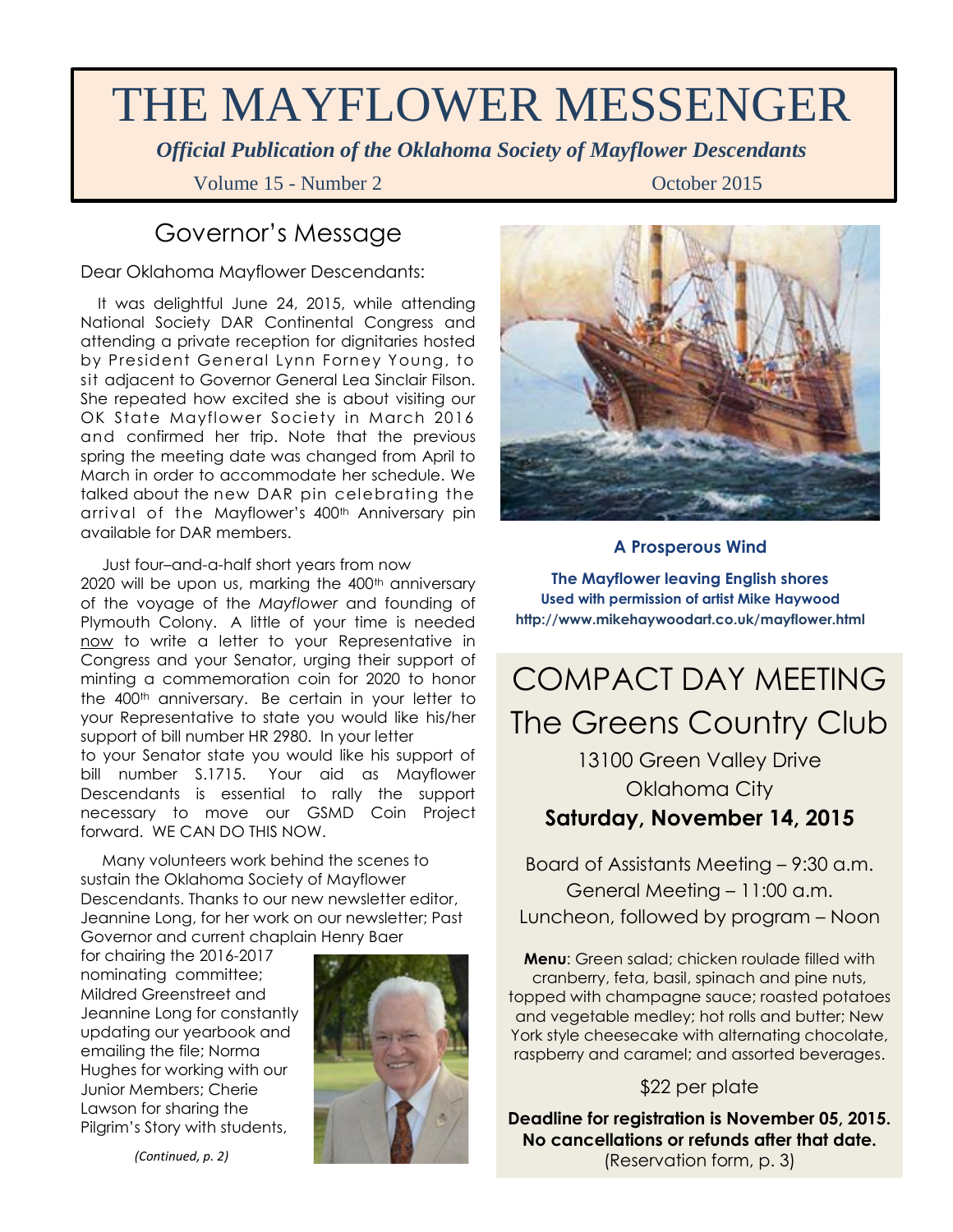

*Above*: Governor General Lea Sinclair Filson and OK Society Gov. Denslow, June 23, 2015 during  $124^{\text{th}}$  NSDAR Continental Congress at a private reception hosted by President General Lynn Forney Young in Washington, D.C.



#### Governor's Message (continued)

and Kathy Patterson for working on future members' applications.

 A much awaited Elder William Brewster Genealogy was released by the General Society of Mayflower Descendants. This is Volume 24 of the GSMD Silver Books series. Your Oklahoma Society donates these Silver Books to our local Oklahoma and Tulsa Libraries. The Silver Books are available for purchase online at: [www.themayflowersociety.org.](http://www.themayflowersociety.org/)

 I'm looking forward to meeting and seeing you in the morning of Saturday, November 14, 2015 during our Oklahoma Society of Mayflower Descendants meeting. Take out your pen and fill in the registration form and *mail it right away to Lauri Robinson, Treasurer,* before the deadline of 07 November 2015.

 Consider asking your good friend, neighbor, niece, or nephew to be your guest and come with you to the November OK Mayflower Society luncheon/meeting. They may have a direct line ancestor who arrived in Plymouth as a passenger on the Mayflower or they may be able to go in on your proven line, if they are a relative.

Honoring our legacy and celebrating freedom,

Stuart O. Denslow

# ABOUT OUR PROGRAM AND SPEAKER

We are pleased to announce that La Nell Shores will present the program for our fall meeting, **Witchcraft in the Sixteenth and Seventeenth Centuries**. La Nell, an avid genealogist for more than 25 years, loves to teach and has taught various history and genealogy classes for genealogical societies, lineage and civic groups. She currently teaches a Legacy Family Tree software users group at the Computer Club

of Oklahoma City. She presents programs throughout the state to OK SAR Chapters, Daughters of the American Colonists (DAC), and Colonial Dames 17th Century

l

 The mother of three, grandmother of eight -- and soon-to-be great grandmother – has been married to Michael Shores for 50 years. A stay-at-home mother for 26 years, she worked for a CPA as a tax preparer and accountant for 16 years until retirement.

 La Nell is currently President of the Oklahoma Genealogical Society and has been a board member for over 15 years. She is a member of the Council Grove Chapter, Daughters of the American Revolution, current Capital District Director, and on the State Speakers Staff. Her other memberships: United States Daughters 1812, Continental Society Daughters of Indian Wars, and United Daughters of the Confederacy.



Plan to join us for what should be a very entertaining program.

General Society of<br>Mayflower (Descendants

### **Save the Date! Sat., March 19, 2016**

**GSMD Governor General Lea Sinclair Filson** will visit the Oklahoma Society of Mayflower Descendants at the Oaks Country Club, Tulsa. 9:30 a.m. Board of Assistants meeting; 11a.m. General Meeting, with lunch followed by program.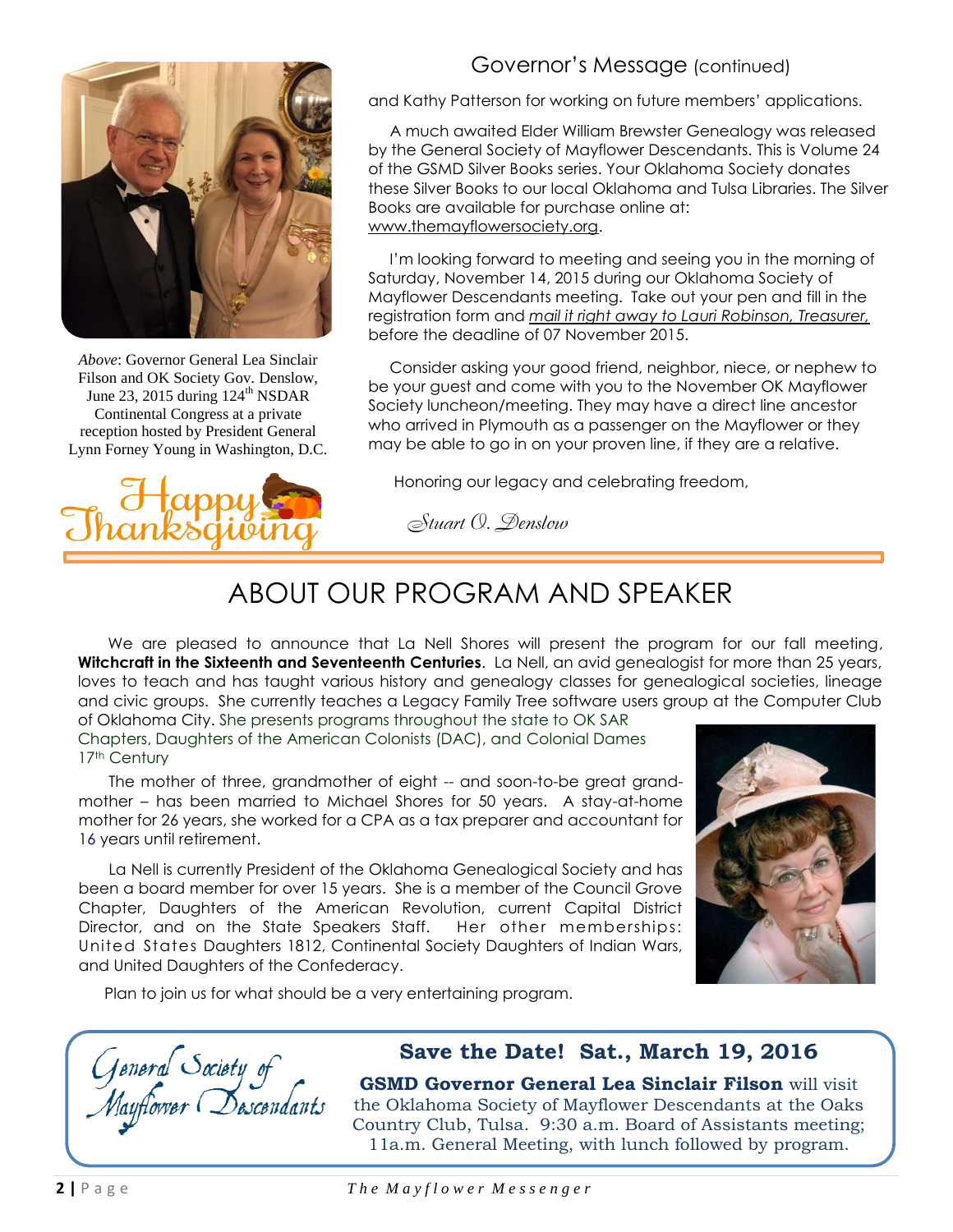

New Members Since Spring 2015

Welcome!

- 992 Chesleigh Bonine "Chet" Snow Stephen Hopkins 991 Janelle L. Sharkey William White
- 990 Danny Lee Doty Thomas Rogers
- 989 David Ryan Hall Peter Brown
- 988 Sylvia Crum Cook William White
- 987 Gladys Earlene Alley **Edward Fuller**
- 986 Scott Wilson Draughon George Soule
- 985 Richelle Elizabeth Hallows Thomas Rogers
- 984 Jeanne Willard Holmes William Bradford
- 983 Sherrel Ann Heusel Sheriff Isaac Allerton
- 982 Debra Ann Taylor **Peter Brown**

# OSMD Scholarship

Each year we award a \$1,500 scholarship to an undergraduate or graduate student who is enrolled in a four-year college or university who is related to an Oklahoma Society member, including those related by adoption or marriage. The award is based on college major, level of studies, grade point average and relationship to Mayflower passengers and society members. Details to submit an application are available online at [http://www.okmayflower.com/about\\_s](http://www.okmayflower.com/about_scholarships.html) [cholarships.html.](http://www.okmayflower.com/about_scholarships.html) The deadline for submission is March 2016.

*Diane Seebass, Scholarship Chair*

# 2015 SCHOLARSHIP WINNER

The 2015 Scholarship winner is **Patricia Cook,** a descendent of Richard Warren, daughter of Member and Secretary Pam Hill and granddaughter of deceased member Elmer P. Alvis. Patricia's daughter Hayley, age 9, is a junior member, and hopes to soon be joined in the ranks by her younger brother Hayden, age 6. This scholarship will help Patricia finish the final year of her doctorate in Education Administration at the University of Oklahoma. Patricia is a special education teacher, currently working for Epic Charter School in Oklahoma City. Also a Girl Scout Leader, she loves to work in her garden. *Congratulations, Patricia!* **Patricia Cook**



| <b>MAYFLOWER LUNCHEON RESERVATION FORM</b>                                                                                                     |                                         |                 |
|------------------------------------------------------------------------------------------------------------------------------------------------|-----------------------------------------|-----------------|
| Please reserve $\_\_\_\_$ dinners at \$22.00 per plate $\,\ldots\, \ldots\, \ldots\, \ldots\, \ldots\, \ldots\,$ . Total \$ $\_\_\_\_\_\_\_\_$ |                                         | E               |
|                                                                                                                                                | Guest Name ____________________________ | $\mathcal A$    |
|                                                                                                                                                |                                         |                 |
|                                                                                                                                                |                                         |                 |
|                                                                                                                                                |                                         | $\mathcal N$    |
| My check payable to the Oklahoma Society of Mayflower Descendants is enclosed.                                                                 |                                         |                 |
| Please mail this form with your check made payable to                                                                                          |                                         | $\mathcal{N}ov$ |
| Oklahoma Society of Mayflower Descendants to:<br>Laurie Robinson, Treasurer, 9789 Hefner Village Blvd, Oklahoma City, OK 73162-7764            |                                         |                 |